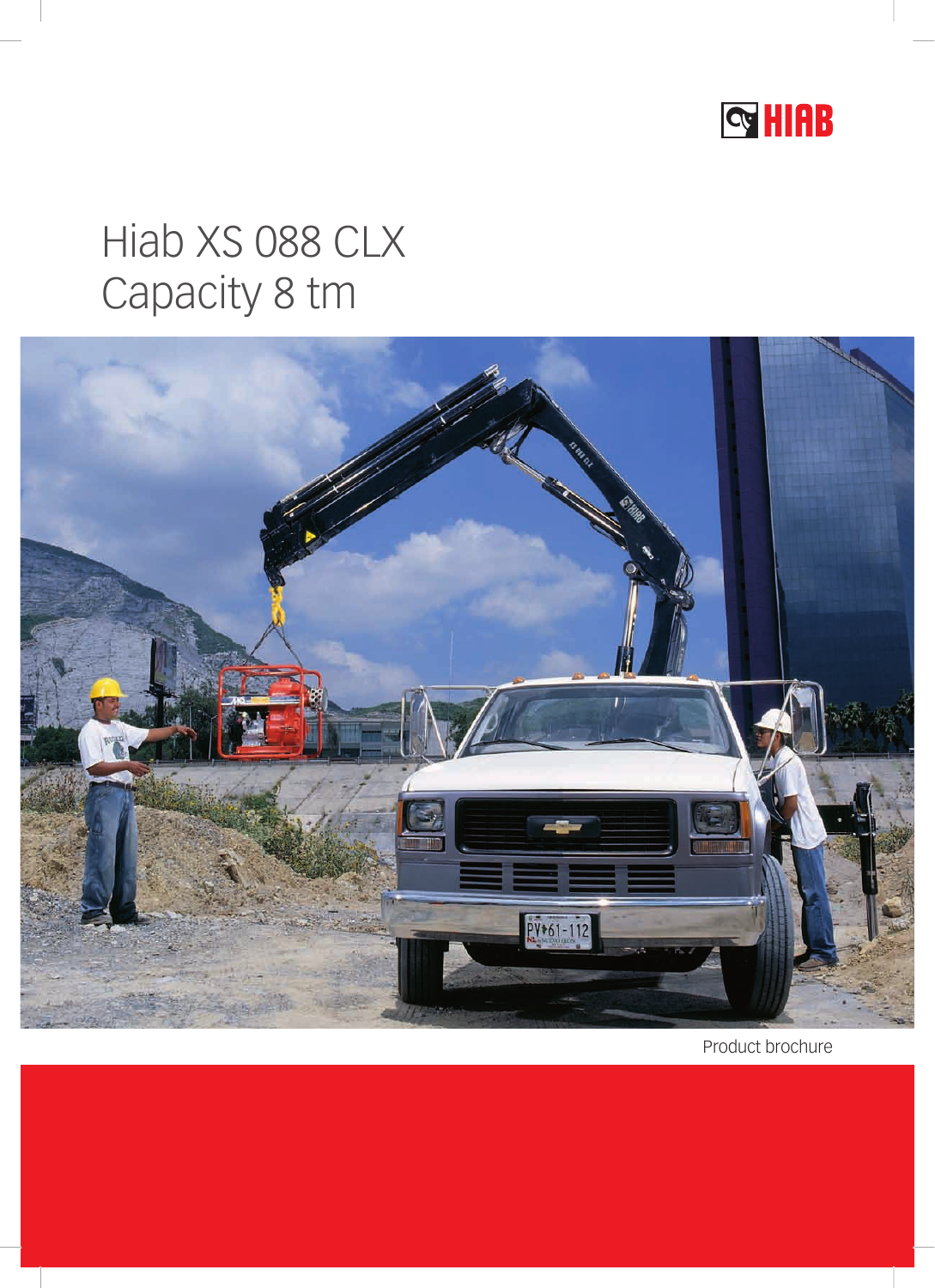

**Column close to centreline**

On Hiab cranes with a rack-and-pinion slewing housing the centre of gravity is as close to the centreline as possible. This means that the same outreach is offered on both sides of the truck.

#### **Load-holding valve**

**XS BBB CLX** 

The load-holding valve is a combined hose-failure and load-holding valve which is mounted on the cylinder.

#### **Oil bath**

Keeping the slewing mechanism in an oil bath provides smooth and precise slewing. Reduced wear on the mechanism keeps repair and service costs to a minimum and also guarantees a longer crane life.

# The complete solution

# **The HIAB XS 088 CLX exceeds your expectations**

Hiab has consistently led the way forward with innovative truck crane design achieving unrivalled levels of crane performance. The HIAB XS 088 CLX is an extraordinary crane where meticulous attention to detail has resulted in a crane package that not only meets your needs, but exceeds all your expectations in terms of performance, reliability and low cost of ownership.

# **Designed for the tough jobs, every day**

Designing cranes for rough and tough operation is one of Hiab's hallmarks. This crane is no exception. The crane is designed to be on the job, day in and day out, where it belongs. However, servicing the crane can't be foreseen. In order to make the servicing time as short as possible we have fitted the crane with JIC couplings and easily replaceable large slide pads. Before you know it the crane will be back at the jobsite, doing what it does best, creating solutions and versatility for your business.

# **CLX control system**

The CLX control system gives you an excellent and versatile crane, providing all the functionality you need to perform a wide range of general cargo handling tasks. CLX cranes are controlled manually via side controls. There are also optional solutions such as a control platform available. The hydraulic system of a CLX crane features load holding valves with an integrated hose failure function, as well as port relief valves to prevent the crane from over loading. The main control valve is the Hiab Valve 80 which enables the crane to perform more than one crane function at the same time, smoothly and efficiently.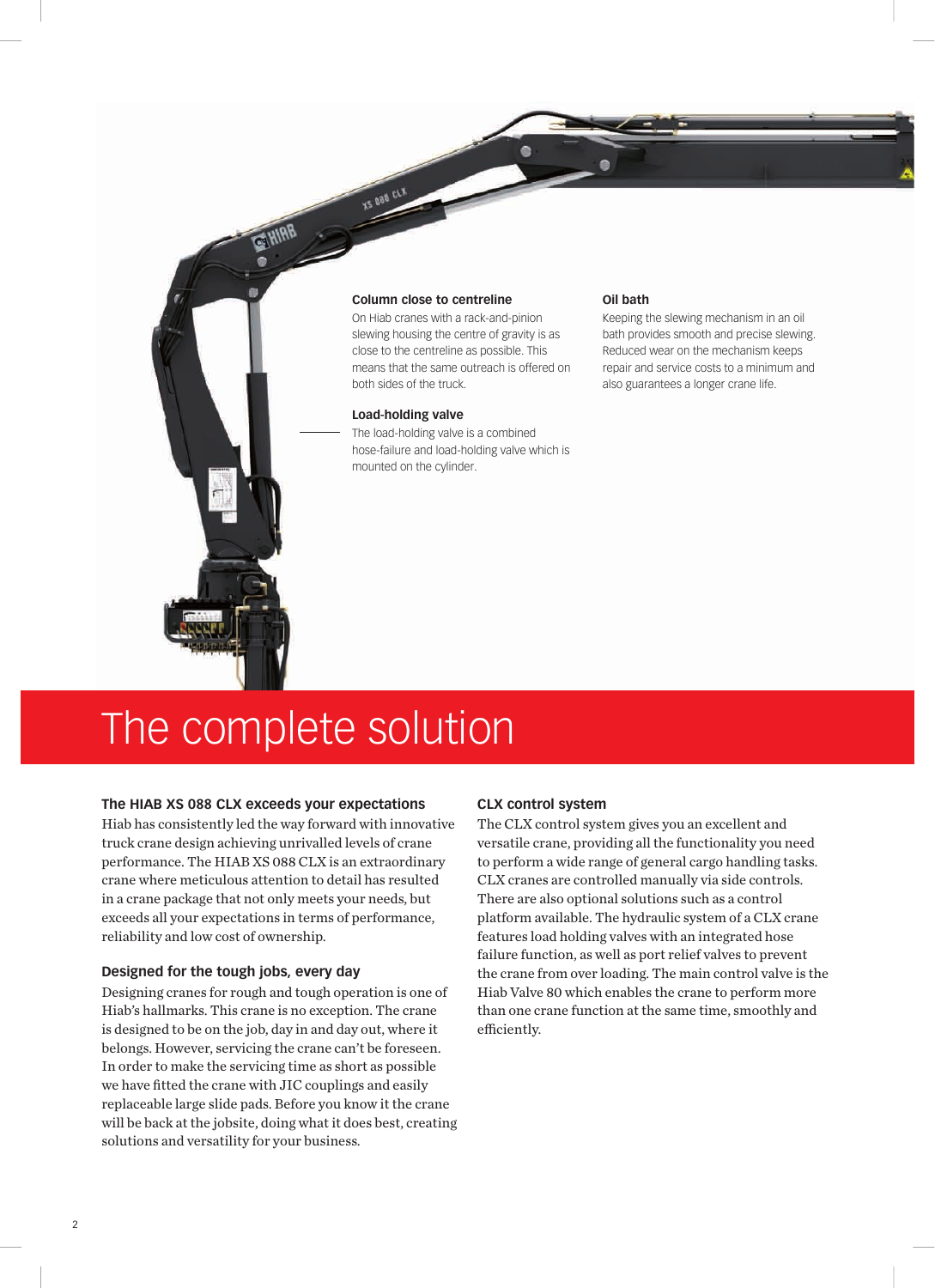

# **Hexagonal boom profile**

The hexagonal profile ensures the boom is always in perfect balance, thanks to its shape and large support surface. The profile also minimizes boom deflection, which reduces maintenance costs and increases efficiency.

# **Large slide pads**

Large slide pads reduce friction and wear keeping, maintenance costs low. Also the Hiab boom system needs no greasing, and thus it is kept cleaner than those of our competitors'.

#### **Attachable tools**

A wide range of attachable tools are available for your Hiab crane. These make sure you can carry out a lot of different tasks.



The levers are positioned at the crane base. Cross-controls give the same sequence of levers on both sides. As an option the levers can be positioned at a control platform.

**Side controls**



#### **Valve 80**

The Hiab Valve 80 is a top-of-the-line opencentre valve based on well-proven technique which gives superb reliability. The valve handles large oil flows and provides great precision and ease of operation.



#### **Large slide pads**

The hexagonal profile enables the use of larger slide pads. This makes the extensions move more smoothly and reduces mechanical wear on the boom.